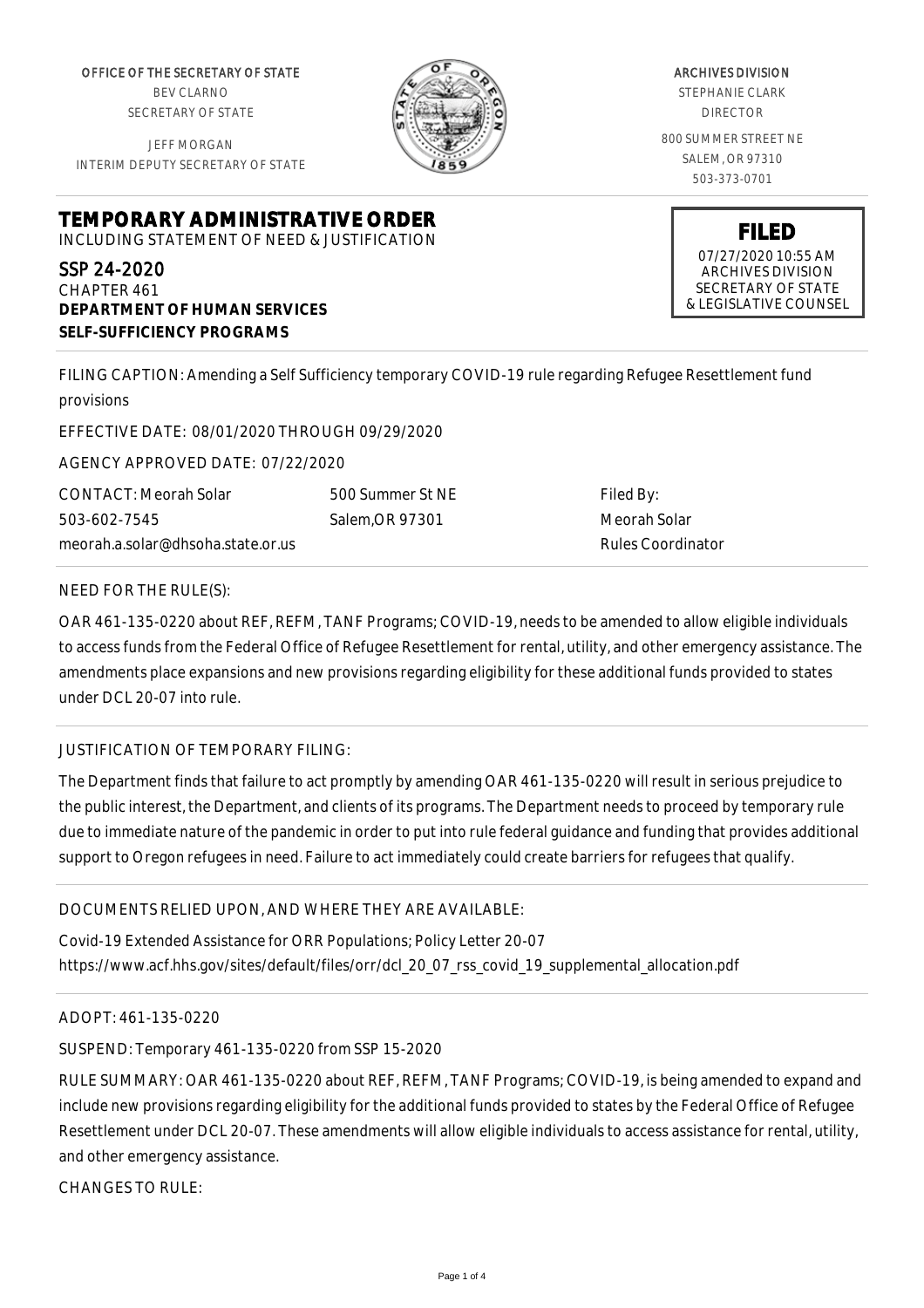461-135-0220 REF, REFM, and TANF Programs; COVID-19 The provisions in this rule apply to the REF, REFM, and TANF programs.¶ (1) The Department suspends the following rules or rule sections regarding the REF, REFM, or TANF programs:¶ (a) OAR 461-120-0340(4) and (5),¶ (b) OAR 461-130-0330(2) through (5),¶ (c) OAR 461-135-0070(1)(b),¶ (d) OAR 461-135-0085(3) through (5),¶ (e) OAR 461-135-0915(3) through (5), and¶ (f) OAR 461-160-0015(6) and (8).¶ (2) The Department amends the following rule sections regarding the REF, REFM, and TANF programs as provided in this rule:¶ (a) OAR 461-115-0040(2),¶ (b) OAR 461-120-0210(5),¶ (c) OAR 461-135-0090(4), ¶ (d) OAR 461-135-0485(2) and (3),¶ (e) OAR 461-135-0930(3) and (6),¶ (f) OAR 461-195-0501, and¶ (g) OAR 461-195-0621(4)(c).¶ (3) In addition to the methods listed under OAR 461-115-0040, the "filing date" may be established telephonically by the Department making record of:¶ (a) The name of the applicant, and their authorized representative (see OAR 461-115-0090) if one exists,¶ (b) The applicant's address,¶ (c) The applicant's request for REF, REFM, or TANF benefits,¶ (d) The applicant stating their full name as their signature, and¶ (e) The date the above occur. ¶ (4) Any individual may apply for REF, REFM, or TANF benefits using the Department approved "telephonic application" (see section (5) of this rule) and "narrated telephonic signature" (see section (6) of this rule) processes. An individual submitting a telephonic application must submit the application with a narrated telephonic signature.¶ (5) A telephonic application is accepted if the following requirements are met: ¶ (a) All questions on the application are answered.¶ (b) All information necessary to determine eligibility (see OAR 461-001-0000) and benefit amount is provided for each individual in the filing group (see OAR 461-110-0310). ¶ (c) The applicant or their authorized representative provides a narrated telephonic signature as defined in this rule. ¶ (6) A narrated telephonic signature is accepted for an application for REF, REFM, or TANF benefits if the following requirements are met:¶ (a) The "Your Rights and Responsibilities" form is reviewed and sent to the mailing address of the applicant.¶ (b) The following sections at the end of the application form are reviewed and sent to the mailing address of the applicant:¶ (A) "Information about cash benefits,"¶ (B) "Information about TANF program penalties,"¶ (C) "Information about all programs," and¶ (D) "Information about your rights and responsibilities." ¶ (c) The "Cooperating with Child Support Enforcement" form, is reviewed, including the good cause for noncooperation with Child Support section, and sent to the mailing address of the applicant.¶ (d) The "Your Rights and Responsibilities While in JOBS, JOBS Plus, and Refugee Employment Services" form is sent to the mailing address of the applicant.¶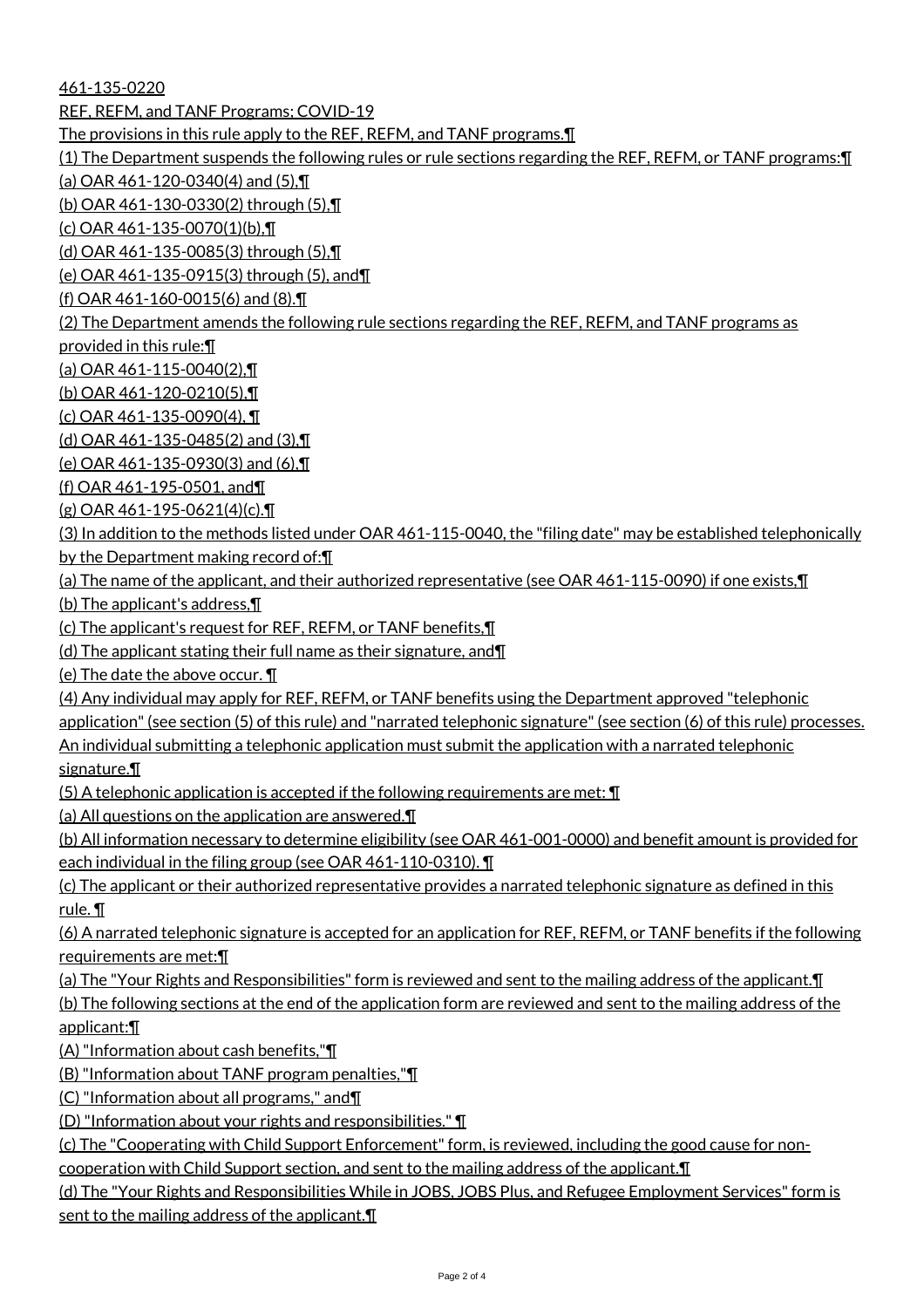(e) The applicant or their authorized representative affirms that they:¶

(A) Have heard and understand their rights and responsibilities; ¶

(B) Agree to their rights and responsibilities;¶

(C) Have given true, correct, and complete information to the Department; and¶

(D) States their full name as their signature.¶

(f) The Department makes record of the narrated telephonic signature.¶

(7) The Department determines eligibility (OAR 461-001-0000) at least once every six months when:¶

(a) Telephonic application and narrated telephonic signature are used, or¶

(b) The requirement to provide or apply for an SSN is temporarily waived under section (10) of this rule. ¶

(8) The Department waives the following for individuals that apply for benefits using a telephonic application and narrated telephonic signature:¶

(a) The requirement to complete the "employability screening" (see OAR 461-135-0485) before eligibility can be determined, and¶

(b) The requirement to offer the "employability screening" and "overview of the JOBS program" (see OAR 461-135-0485) before eligibility can be determined.¶

(9) Effective March 8, 2020, the Department suspends the following penalties and disqualifications:¶

(a) JOBS disqualification (see OAR 461-130-0330); ¶

(b) Child Support penalty (see OAR 461-120-0340); and¶

(c) Assessment, evaluation, and treatment disqualification (see OAR 461-135-0085).¶

(10) Notwithstanding the provisions listed under OAR 461-120-0210(5), the Department shall waive the requirement to:¶

(a) Provide an SSN if an applicant states they do not know it.¶

(b) Apply for an SSN if an applicant states they do not have one.¶

(11) In the REF, REFM, and TANF programs, the resource limit is:¶

(a) \$2,500 for a need group (see OAR 461-110-0630) with every caretaker relative (see OAR 461-001-0000)

serving an intentional program violation (see OAR 461-195-0601). ¶

(b) \$10,000 for new applicants and all other need groups (see OAR 461-110-0630).¶

(12) Notwithstanding the provisions in OAR 461-190-0211(1)(d) and (8), the Department may authorize

payments for housing, utilities, and other emergency expenses for individuals who are within 60 months of being granted an eligible status as defined in OAR 461-120-0125(5). Eligibility for payments are subject to the following

requirements:¶

(a) Individuals are not eligible for payments if they:¶

(A) Are currently enrolled in the Matching Grant program.¶

(B) Have received any other subsidized payment for the same expense for the same month.¶

(b) The income of the financial group (see OAR 461-110-0530) must have been negatively affected by COVID-19.¶

(c) The gross income of the financial group shall not exceed 250 percent of the federal poverty level as listed OAR 461-155-0180. ¶

(d) The resource limit of the financial group must meet section (11) of this rule. ¶

(e) The sum of all assistance payments under this section must not exceed \$2500 per filing group (see OAR 461- 110-0430). ¶

(f) Payments shall be made through partner agencies designated by the Department and are subject to availability of funding.¶

(13) The following provisions apply to individuals issued an immigration status listed under OAR 461-120-0125(5) between April 1, 2019 and January 31, 2020, who are determined eligible for the REF program.¶

(a) The eight-month program eligibility limit stated in OAR 461-135-0090(4), OAR 461-135-0930(3) and (6), and OAR 461-195-0621(4)(c) is extended to September 30, 2020.¶

(b) A filing group (see OAR 461-110-0430) that establishes a filing date (see OAR 461-115-0040) between May 1, 2020 and May 31, 2020, shall receive REF benefits for the month of April 2020 if: ¶